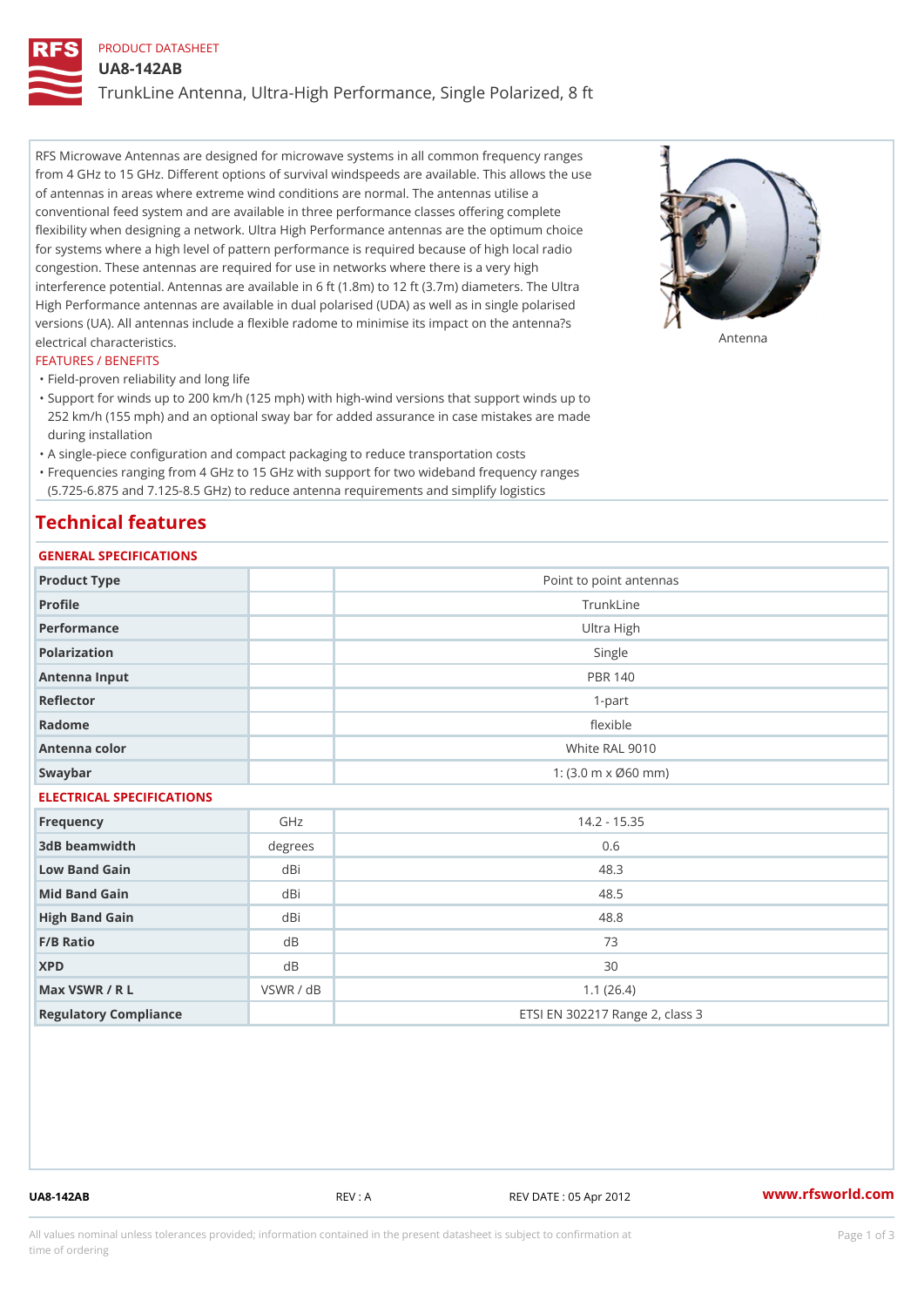## PRODUCT DATASHEET

## UA8-142AB

TrunkLine Antenna, Ultra-High Performance, Single Polarized, 8 ft

| MECHANICAL SPECIFICATIONS                       |              |                                                                          |  |
|-------------------------------------------------|--------------|--------------------------------------------------------------------------|--|
| Diameter                                        | ft $(m)$     | 8(2.4)                                                                   |  |
| Elevation Adjustment                            | degrees      | ± 5                                                                      |  |
| Azimuth Adjustment                              | degrees      | ± 5                                                                      |  |
| Polarization Adjustment                         | degrees      | ± 5                                                                      |  |
| Mounting Pipe Diameter<br>minimum               | $mm$ (in)    | 114(4.5)                                                                 |  |
| Mounting Pipe Diameter<br>maximum               | $mm$ (in)    | 114(4.5)                                                                 |  |
| Approximate Weight                              | kg (lb)      | 180 (396)                                                                |  |
| Survival Windspeed                              | $km/h$ (mph) | 200 (125)                                                                |  |
| Operational Windspeed                           | $km/h$ (mph) | 190(118)                                                                 |  |
| <b>STRUCTURE</b>                                |              |                                                                          |  |
| Radome Material                                 |              | PVC coated fabric                                                        |  |
| <b>FURTHER ACCESSORIES</b>                      |              |                                                                          |  |
| optional Swaybar                                |              | 1: SMA-SK-60-3000A (3.0 m x Ø60 mm)                                      |  |
| Further Accessories                             |              | SMA-WK-8 : Wind Kit<br>SMA-SKO-UNIVERSAL-L : Universal sway bar fixation |  |
| MOUNTOUTLINE                                    |              |                                                                          |  |
| m m<br>Dimension_A<br>(in)                      |              | 2616 (103.4)                                                             |  |
| m m<br>$Dimension_B$<br>(in)                    |              | 1450(57.1)                                                               |  |
| m m<br>$Dimension_C$<br>(in)                    |              | 460 (18.1)                                                               |  |
| $Dim_D - D -$<br>m m<br>$114mm(4.5_{ir})$ $Rip$ |              | 190(7.5)                                                                 |  |
| m m<br><b>Britain and Contract Contract</b>     |              | 0.401400                                                                 |  |

Dimension\_E

Dimension\_F

(in)

m<sub>m</sub> (in)

310 (12.3)

1120 (44.1)

UA8-142AB REV : A REV : A REV DATE : 05 Apr 2012 WWW.rfsworld.com